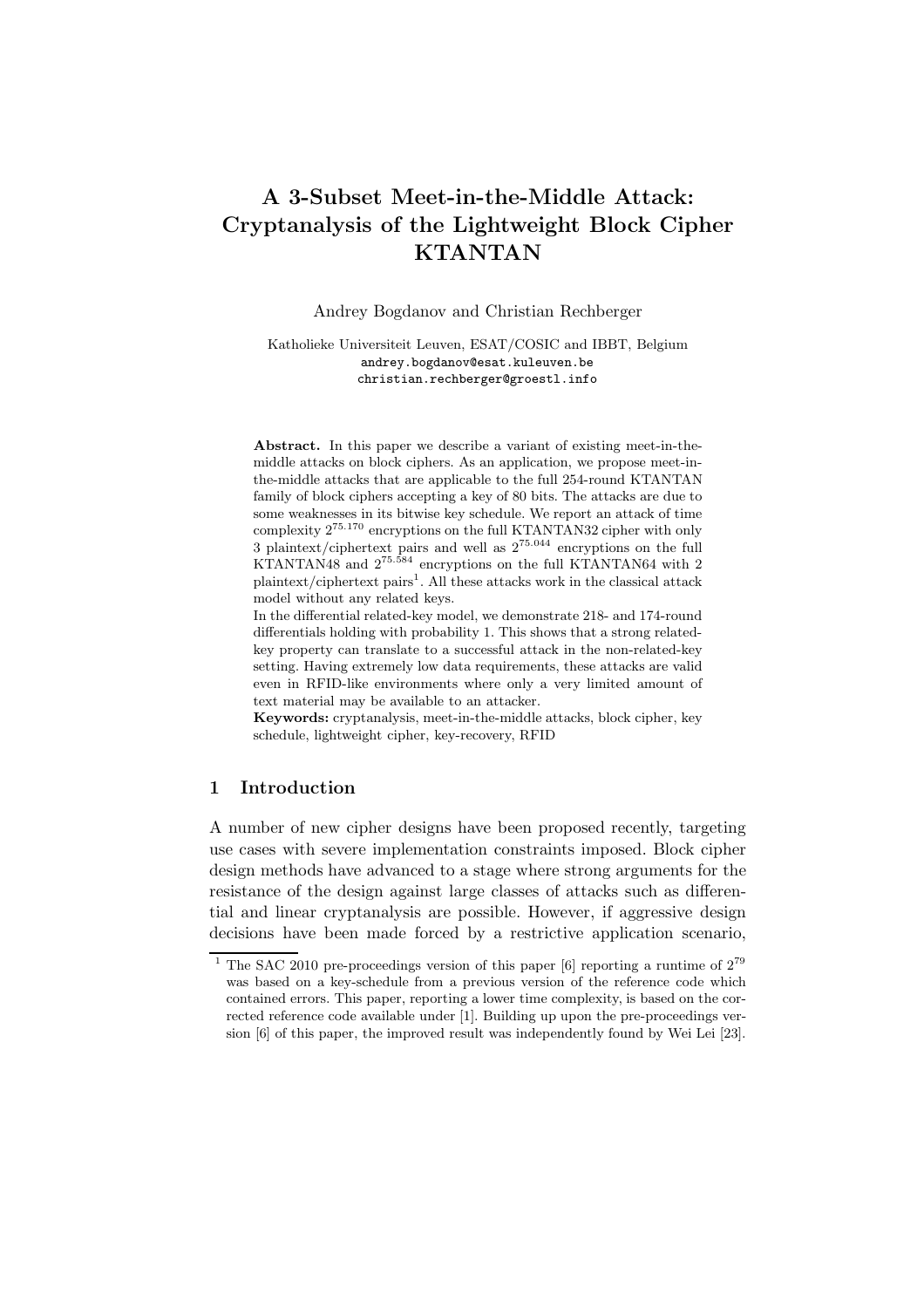some other, more dedicated analysis techniques may turn out useful for attacking the cipher.

Cryptographic techniques move into applications like sensor nodes, RFID tags, or the "the Internet of things" at large. The ever increasing demand for security and privacy in these very constrained environments requires new cryptographic primitives, like tiny yet efficient ciphers. A number of designs and implementation techniques have been proposed recently to address this need. Stream ciphers like Trivium [10, 8], Grain [17, 18], or Mickey [3], or block ciphers like DESL [22], PRESENT [4], HIGHT [19], mCrypton [24], KATAN and KTANTAN [9], or the hash functions based on PRESENT [5] are among the important ones.

Motivation. The economical and physical constraints force designers to make design decisions which are often considered to be "on the edge". In this context it is often argued that block ciphers are better understood than stream ciphers and are hence more trustworthy. Some recent designs like PRESENT and KATAN/KTANTAN have come with strong arguments that large classes of attacks shown powerful in the past are not applicable. The technique used is to provide bounds on various non-random properties, like differential or linear characteristics. Indeed, whereas in the eStream project a number of lightweight stream ciphers were broken, sometimes even with practical attack complexities, none of the recently proposed block ciphers have been broken so far.

KTANTAN [9] accepts a key of 80 bits. It was designed to resist differential and linear attacks, and exhibits strong bounds in the nonrelated-key model, an upper bound  $2^{-b}$  on the probability of every differential/linear characteristic over 128 rounds being an essential design criterion ( $b \in \{32, 48, 64\}$  is the block size of the cipher). Even if related keys are considered, a much less realistic setting, designers report no differential characteristic with a higher probability than  $2^{-b}$  for 150 out of the 254 rounds. In [2], Albrecht et al. study algebraic approaches to amplify differential attacks on this family of ciphers. Contributions and Outline. Section 2 considers a framework for MITM attacks. In Section 4, based on this framework, we propose a key-recovery attack on the KTANTAN block cipher family (briefly described in Section 3), requiring only very few known plaintext/ciphertext pairs. Hence this kind of attacks is even valid in very restrictive RFID-like environments and protocols where only a very limited number of transactions are foreseen in the lifetime of a tag. The parameters and complexities of our attacks are provided in Table 1. Some properties we use translate to probability-1 related-key differentials over many rounds which are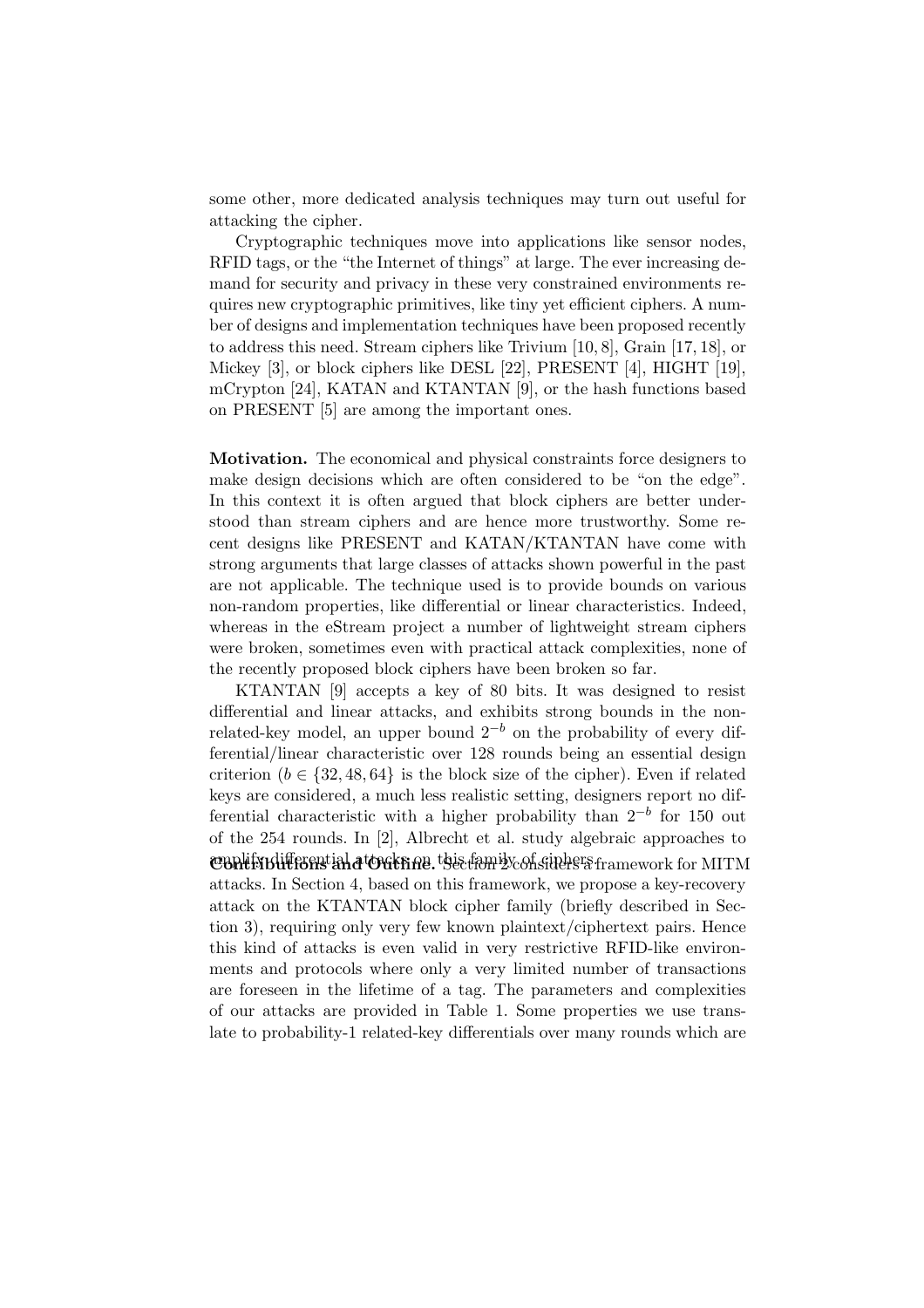| attack/bound                      | cipher                                                     | $\#\text{rounds}$ | time               | data compl.        |
|-----------------------------------|------------------------------------------------------------|-------------------|--------------------|--------------------|
|                                   | $b \in \{32, 48, 64\}$ (of 254) [encryptions] [PT/CT pars] |                   |                    |                    |
| $[9]$ , RK diff. bound            | <b>KTANTANb</b>                                            | 150               | $\mathcal{O}(2^b)$ | $\mathcal{O}(2^b)$ |
| [9], DC and LC bound              | <b>KTANTANb</b>                                            | 128               | $\mathcal{O}(2^b)$ | $\mathcal{O}(2^b)$ |
| this paper, MITM attack KTANTAN32 |                                                            | 254               | 275.170            | 3                  |
| this paper, MITM attack KTANTAN48 |                                                            | 254               | 275.044            | 2                  |
| this paper, MITM attack KTANTAN64 |                                                            | 254               | 275.584            | 2                  |

Table 1. Results on MITM cryptanalysis for KTANTAN

outlined in Table 4. Note that the data complexity of our attacks is the lowest possible and exactly corresponds to that of a brute-force attack. We conclude with a discussion on links to other works, high-level design choices for low-resource ciphers, and future work in Section 5.

# 2 Framework for MITM Attacks

## 2.1 Basic MITM Attack

The basic meet-in-the-middle (MITM) approach will be a starting point for our attack. MITM techniques are arguably much less common than differential or linear attacks on ciphers. There are some applications of MITM principles to block ciphers like DES or AES, see e.g. [7, 11, 12, 14, 15, 20] for dedicated attacks, and e.g. [25, 26] for meet-in-the-middle attacks on a higher level.

The basic MITM technique is due to Diffie and Hellman [13]. Let  $\varphi_{i,j}$ denote the partial transform of an R-round block cipher beginning in round i and ending directly after round j under some fixed key,  $1 \leq i \leq$  $j \leq R$ , see Figure 1. Then if  $\varphi_{1,\alpha}$  and  $\varphi_{\alpha+1,R}$  use subkeys with distinct key bits, the key can be as a rule recovered much more efficiently than by brute force over two subkeys. The central idea here, as also applied to reduced DES in [15], is that the subkeys in both parts of the cipher can be guessed independently. Each guess of the first subkey allows the adversary to compute  $\varphi_{1,\alpha}(p)$  and of the second subkey to obtain  $\varphi_{\alpha+1,R}^{-1}(c)$ . The right key will be among those fulfilling the equation  $\varphi_{1,\alpha}(p) = \varphi_{\alpha+1,R}^{-1}(c)$ .

## 2.2 The 3-subset MITM Approach

Here we consider a variant of the basic MITM attack. The idea is to remove restrictions on the choice of key bits, thereby potentially allowing attacks where an attack is not possible with the basic MITM approach.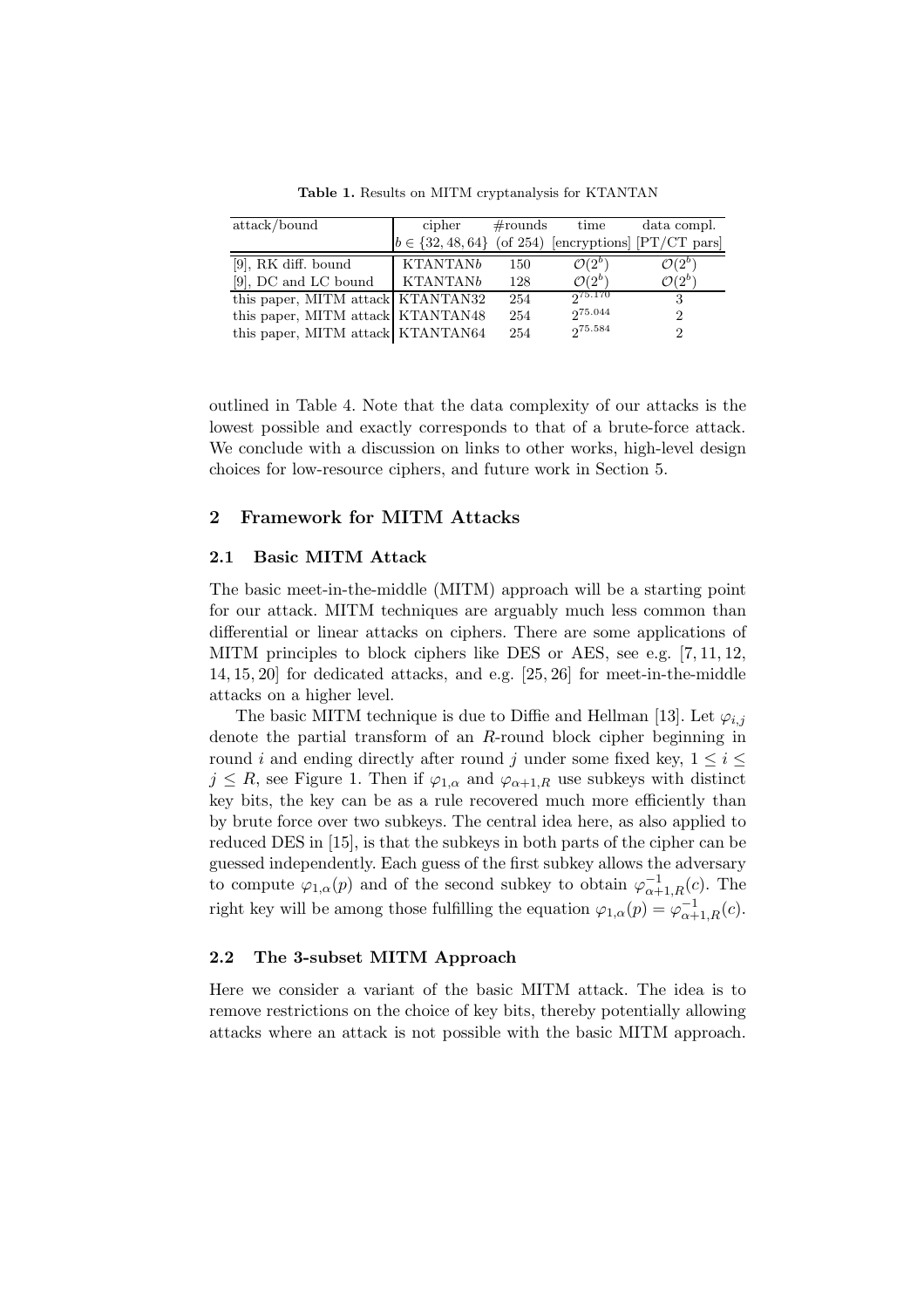Instead of considering two subsets of key bits, we consider three subsets. Our attack consists of two parts. In the MITM stage, we filter out some wrong key candidates and reduce the key space. In the key testing stage, we look for the right key in the reduced key space.



Fig. 1. MITM

Let  $K = k_{\ell-1}k_{\ell-2}\ldots k_1k_0$  be the  $\ell$ -bit key. Then if  $K_1 = \{k_i :$  $k_i$  used by  $\varphi_{1,\alpha}$  and  $K_2 = \{k_i : k_i$  used by  $\varphi_{R-\beta+1,R}\}$ , then  $A_0 = K_1 \cap K_2$ is the set of key bits used both by the first  $\alpha$  and last  $\beta$  rounds, see Figure 1. Moreover,  $A_1 = K_1 \backslash K_1 \cap K_2$  and  $A_2 = K_2 \backslash K_1 \cap K_2$  are the sets of key bits used by  $K_1$  only and by  $K_2$  only, respectively. We further assume that  $K_1 \cup K_2 = K$ .

For the attack we need *n* plaintext/ciphertext pairs  $\{(x_i, y_i)\}, i =$  $1, \ldots, n$ . Let  $x_i$  be plaintext and  $y_i$  ciphertext.

**MITM Stage.** The meet-in-the-middle part of the attack on  $R$  rounds of the cipher can be performed as follows:

- For each guess of key bits in  $A_0$ :
	- For each guess of key bits in  $A_1$ : \* Compute  $v = \varphi_{1,\alpha}(x)$
	- For each guess of key bits in  $A_2$ : \* Compute  $u = \varphi_{R-\beta+1,R}^{-1}(y)$
	- Perform matching in the middle between the values of  $v$  and the values of u on m bits,  $1 \leq m \leq b$  (see Subsection 4.3) and add surviving key candidates to the list  $K$  of surviving keys. We expect to have false positives with probability  $2^{-m}$  which is called the *false* positive rate of a MITM attack.

Key Testing Stage. In this stage, we test the surviving key candidates from  $K$  using some plaintext-ciphertext pairs in a brute-force manner. Generally speaking, it is not necessary to use additional plaintextciphertext pairs. The number of the texts needed is defined by the unicity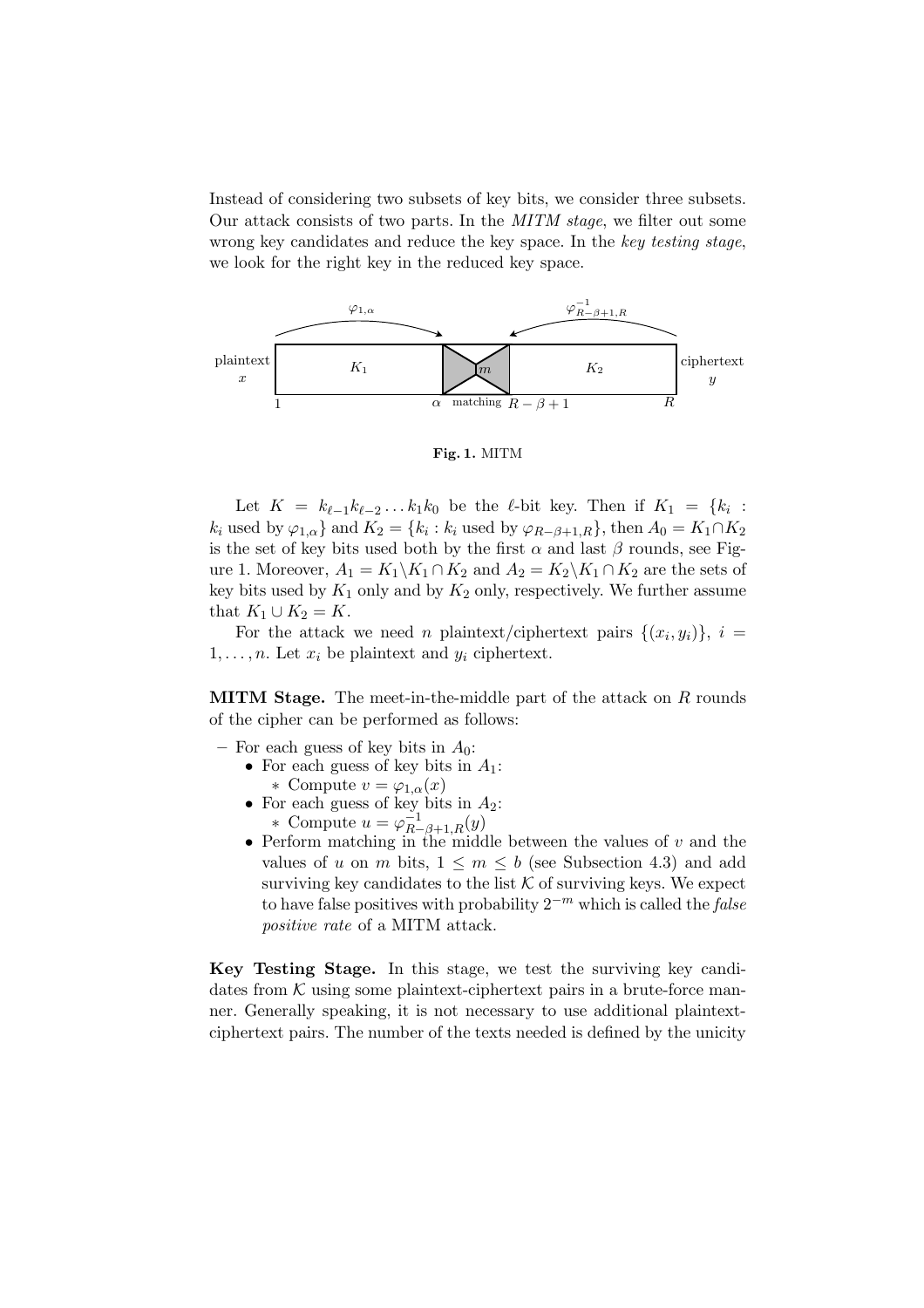distance of the cipher which essentially depends on the block size and key length. If we can significantly reduce the key space in the MITM stage (by ruling out a large part of the keys), the complexity of the key testing stage will be negligible with respect to the MITM stage. Generally speaking, however, this is not necessarily the case.

Attack Complexity. The computational complexity of the attack will be dominated by

$$
C_{\text{comp}} = \underbrace{2^{|A_0|}(2^{|A_1|} + 2^{|A_2|})}_{\text{MITM stage}} + \underbrace{(2^{\ell-m} + 2^{\ell-m-b} + 2^{\ell-m-2b} + \dots)}_{\text{key testing stage}}.
$$
 (1)

If  $A_1$  and  $A_2$  are both non-empty and  $|A_1| + |A_2| > 2$ , then the attack becomes more efficient than exhaustive search provided that the false positive rate is low enough.

The MITM stage requires exactly one plaintext/ciphertext pair. However, of the b bits only  $m$  are used for matching. That is, the information contained in the other  $b - m$  state bits is not used in this stage and can be used in the key testing stage. For the key testing stage, more pairs might be required, depending on the relation between the key length and the block size. This results in data complexity

$$
C_{\text{data}} = \left\lceil \frac{\ell}{b} \right\rceil
$$

depending on the block size b and the key length  $\ell$ . The memory complexity is defined by matching in the MITM stage. For small sets  $A_1$  and  $A_2$ , it is negligible.

# 3 A Short Description of KTANTAN

KTANTAN is a block cipher which accepts an 80-bit user-supplied key. Versions with block size  $b \in \{32, 48, 64\}$  bit have been specified. Each version has 254 rounds. While the definition of a round transform differs from version to version, the key schedule remains the same. Throughout the paper, we refer to the KTANTAN version with b-bit blocks as KTANTANb.

## 3.1 Round Transform

KATAN and KTANTAN share the specification of a round transform, as the operations on the state are exactly the same up to the key schedule.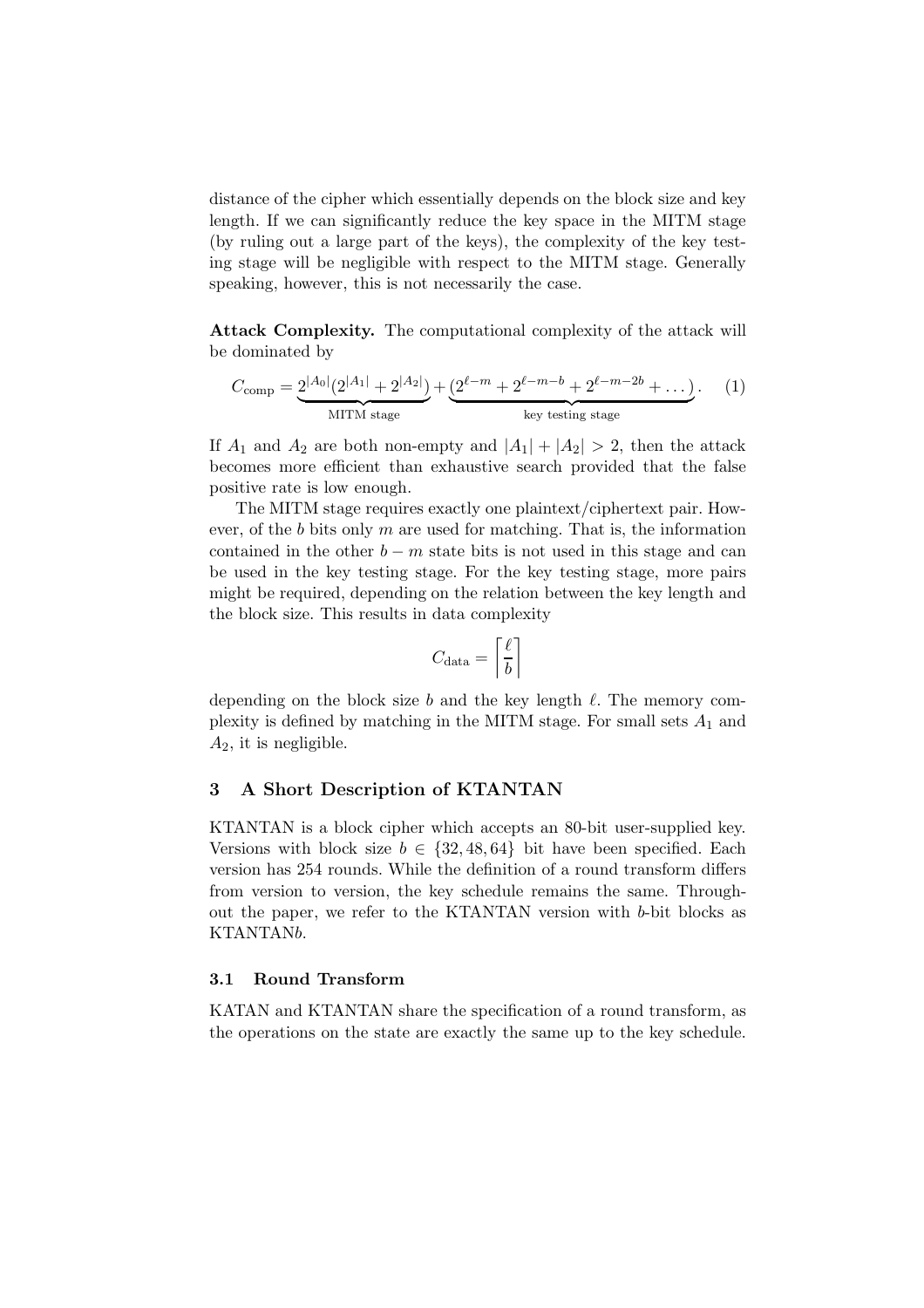The state of the cipher is represented as two disjunct parts  $L_1$  and  $L_2$ . The transform of round r is based on two Boolean functions  $f_{1,r}$  and  $f_{2,r}$ , having  $L_1$  and  $L_2$  as their domain, correspondingly:

$$
f_{1,r}(L_1) = L_1[x_1] \oplus L_1[x_2] \oplus (L_1[x_3] \cdot L_1[x_4]) \oplus (L_1[x_5] \cdot IR_r) \oplus \kappa_{1,r}
$$
  

$$
f_{2,r}(L_2) = L_2[y_1] \oplus L_2[y_2] \oplus (L_2[y_3] \cdot L_2[y_4]) \oplus (L_2[y_5] \cdot L_2[y_6]) \oplus \kappa_{2,r},
$$

where  $x_i$ ,  $y_i$  are the numbers of active bit positions,  $IR_r$  is the round constant bit in round r, and  $\kappa_{1,r}$ ,  $\kappa_{2,r}$  are the bits of the extended key defined by the key schedule for round r. The lengths of  $L_1$  and  $L_2$  as well as the bit positions  $x_i$ ,  $y_i$  are specific for each KTANTAN version.

Once  $f_{1,r}$  and  $f_{2,r}$  are computed, the registers  $L_1$  and  $L_2$  are shifted, the MSB of each register falls off and the LSB is set to the output of  $f_{2,r}$  and the output of  $f_{1,r}$ , respectively. KTANTAN32 applies transformations  $f_{1,r}$  and  $f_{2,r}$  once in a round. One round of KTANTAN48 and KTANTAN64 updates the registers using  $f_{1,r}$  and  $f_{2,r}$  two and three times, respectively.

Table 2. Version-specific parameters of KTANTAN

| $b$   L <sub>1</sub>   L <sub>2</sub>   x <sub>1</sub> x <sub>2</sub> x <sub>3</sub> x <sub>4</sub> x <sub>5</sub> y <sub>1</sub> y <sub>2</sub> y <sub>3</sub> y <sub>4</sub> y <sub>5</sub> y <sub>6</sub> |  |  |  |  |  |  |
|--------------------------------------------------------------------------------------------------------------------------------------------------------------------------------------------------------------|--|--|--|--|--|--|
| $\begin{array}{c cccccc} 32 & 13 & 19 & 12 & 7 & 8 & 5 & 3 & 18 & 7 & 12 & 10 & 8 & 3 \\ 48 & 19 & 29 & 18 & 12 & 15 & 7 & 6 & 28 & 19 & 21 & 13 & 15 & 6 \\ \end{array}$                                    |  |  |  |  |  |  |
|                                                                                                                                                                                                              |  |  |  |  |  |  |
| 64 25 39 24 15 20 11 9 38 25 33 21 14 9                                                                                                                                                                      |  |  |  |  |  |  |

Table 3. Round constant bits  $IR_r$ :  $IR_1$  first,  $IR_{254}$  last

1111111000 1101010101 1110110011 0010100100 0100011000 1111000010 0001010000 0111110011 1111010100 0101010011 0000110011 1011111011 1010010101 1010011100 1101100010 1110110111 1001011011 0101110010 0100110100 0111000100 1111010000 1110101100 0001011001 0000001101 1100000001 0010

#### 3.2 Key Schedule

The functions  $f_{1,r}$  and  $f_{2,r}$  require input from the key schedule, which is a function mapping the 80-bit user-supplied key  $K = k_{79}k_{78}...k_1k_0$  to  $\kappa_{1,r}$  and  $\kappa_{2,r}$  for each round r. It is exactly this part where KTANTAN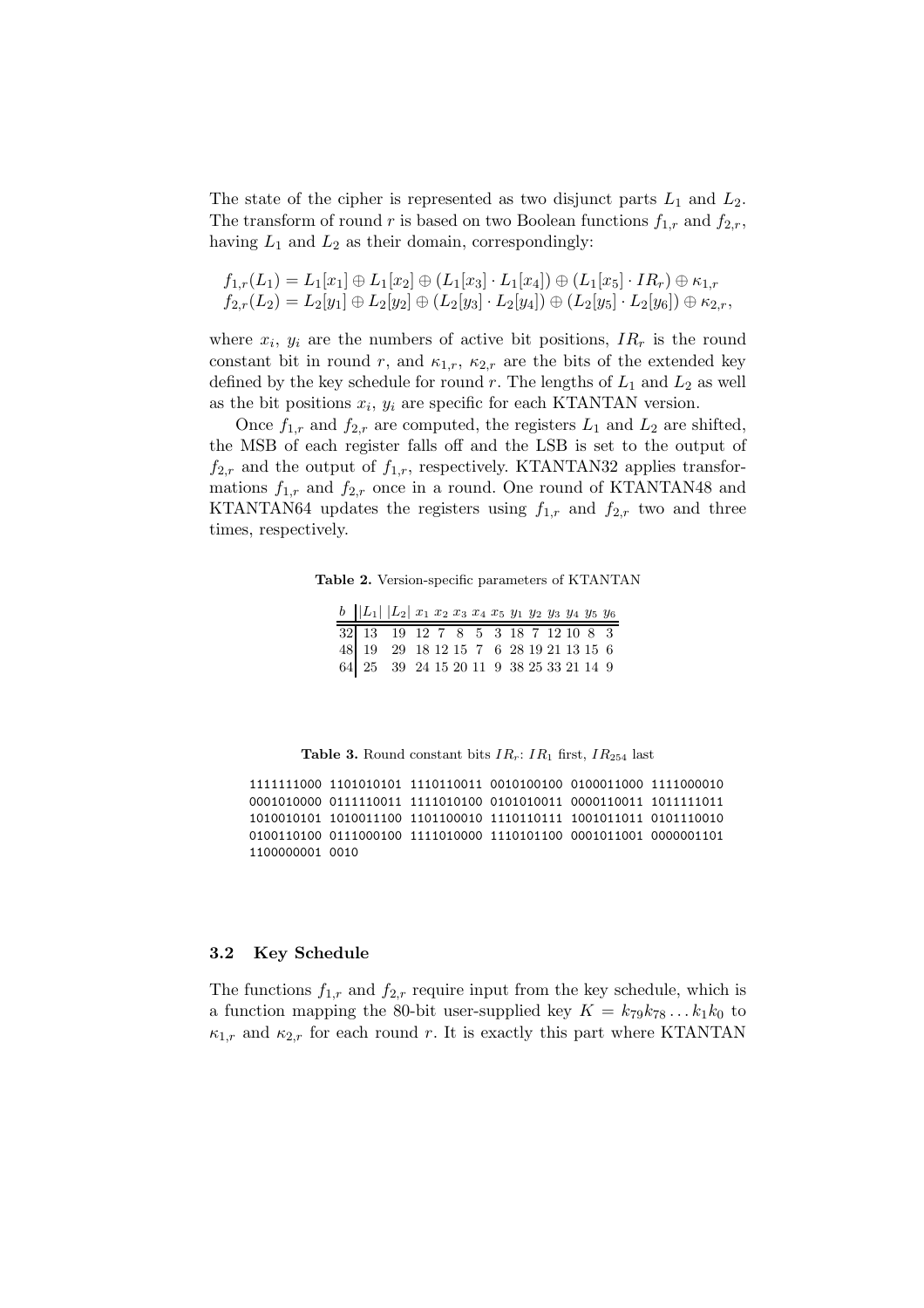differs from KATAN. This difference, together with some properties of the data transform, makes KTANTAN vulnerable to our attack.

An 8-bit round counting LFSR is used to control the key schedule. It is defined by the feedback polynomial

$$
\zeta^8 + \zeta^7 + \zeta^5 + \zeta^3 + 1
$$

and its initial state is all ones. The value of  $IR<sub>r</sub>$  is specified as the most significant bit of this LFSR in round r. Let  $l_{7,r}l_{6,r}...l_{1,r}l_{0,r}$  denote the 8-bit state of the LFSR in round r.

The key schedule of KTANTAN chooses two bits of K in each round. This is done by applying two layers of MUX logic. First,  $K$  is divided into 5 chunks  $W_i$  of 16 bits each:  $K = W_4||W_3||W_2||W_1||W_0$ . One bit out of each chunk is selected:

$$
\omega_{i,r} = \text{MUX16tol}(W_i, l_{7,r}l_{6,r}l_{5,r}l_{4,r}), i = 0, \ldots, 4,
$$

where the LFSR bits define the position in  $W_i$  to choose. Second, two out of these five bits are chosen controlled by the other half of the LFSR state:

$$
\kappa_{1,r} = \overline{l_{3,r}} \cdot \overline{l_{2,r}} \cdot \omega_{0,r} \oplus (l_{3,r} \vee l_{2,r}) \cdot \text{MUX4tol}(\omega_{4,r}\omega_{3,r}\omega_{2,r}\omega_{1,r}, \underbrace{l_{1,r}l_{0,r}}_{k_{2,r}}) \n\kappa_{2,r} = \overline{l_{3,r}} \cdot l_{2,r} \cdot \omega_{4,r} \oplus (l_{3,r} \vee \overline{l_{2,r}}) \cdot \text{MUX4tol}(\omega_{3,r}\omega_{2,r}\omega_{1,r}\omega_{0,r}, \overline{l_{1,r}l_{0,r}}).
$$

## 4 Low Data-Complexity Attacks on KTANTAN

In here, we apply our generalized MITM framework to KTANTAN with  $R$ rounds. The resulting attack requires an extremely small number of known plaintext/ciphertext pairs (basically, the minimum due to the unicity distance) and negligible memory. The MITM techniques make use of the fact that several key bits remain unused by the KTANTAN key schedule in large connected parts of the cipher. More precisely, it is the rounds at the beginning and end of KTANTAN which we are most interested in to make the attack work.

# 4.1 Related-Key Differentials of Probability 1

We start with a note on probability-1 related-key differentials of KTAN-TAN over many rounds.

The key observation here is that if certain key bits are not used over many rounds, they can be flipped without affecting the data transformation. In other words, the R-round related-key differential  $(0, \Delta) \mapsto 0$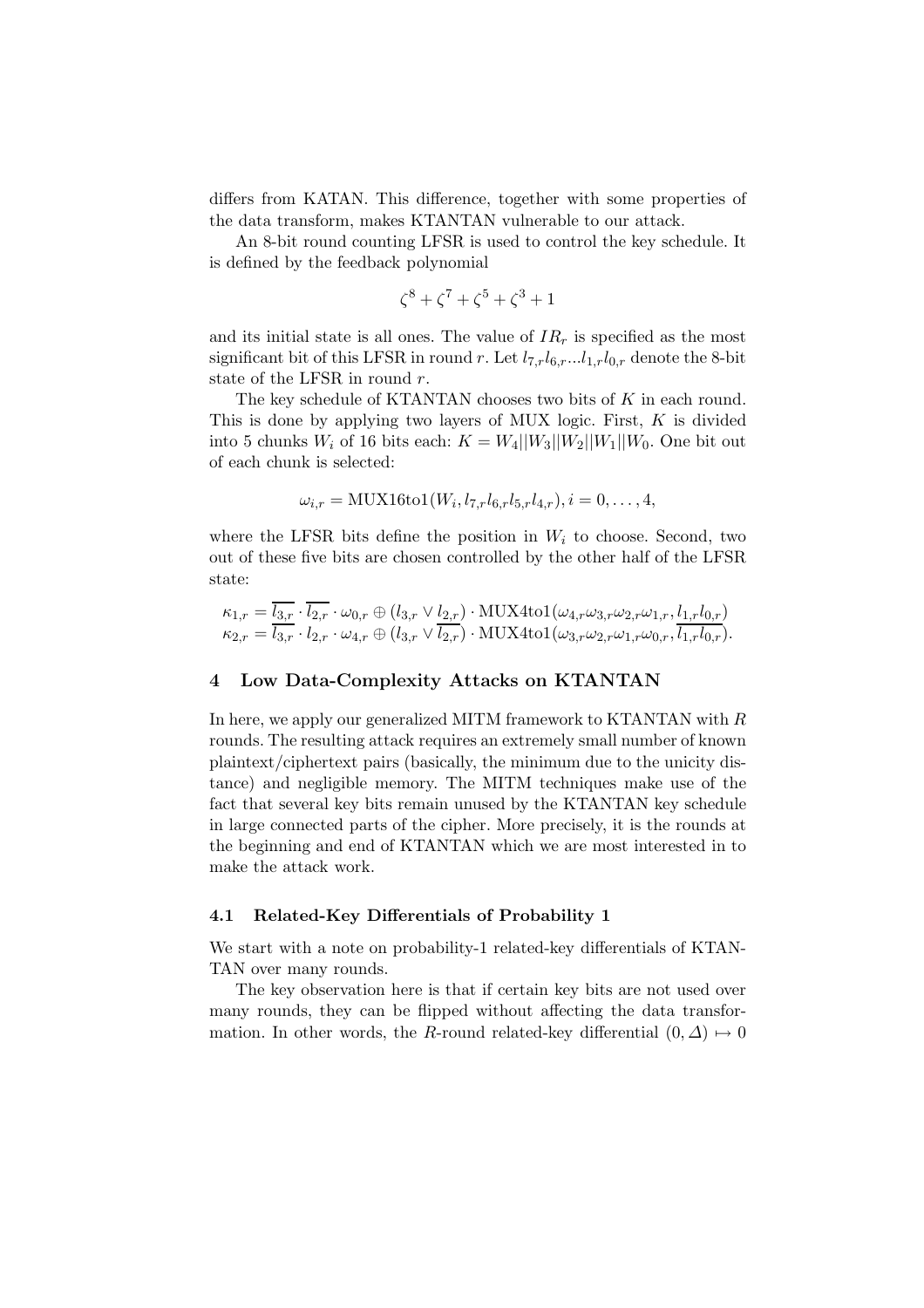holds with probability 1, where 0 is the zero input and output difference in the data transformation and  $\Delta$  is the key difference with ones at key bit position not used in the R rounds (first key bit positions are on the left-hand side). Some of the longest related-key differentials of this type we found for KTANTANb are given in Table 4. These differentials are due to the fact that the first 218 and last 174 rounds of KTANTAN do not use key bits  $k_{32}$  and  $k_{63}$ , respectively.

We notice that it seems possible that these properties can be turned into low-complexity differential related-key attacks on KTANTAN. However, we are mostly concerned with attacks that do not require related keys, and hence continue by exploiting this property in another way.

| rounds             | covered $#rounds$ | differential                         | probability |
|--------------------|-------------------|--------------------------------------|-------------|
|                    |                   |                                      |             |
| $\varphi$ 1,218    | 218               | $(0,00000000800000000000) \mapsto 0$ |             |
| $\varphi_{81,254}$ | 174               | $(0,0000000000000010000) \mapsto 0$  |             |

Table 4. Related key differentials for KTANTANb,  $b \in \{32, 48, 64\}$ 

#### 4.2 Application of the MITM Framework to KTANTAN

Depending on the KTANTAN version, different properties of the key schedule are exploited in our attack. This is due to the fact that all three versions of KTANTAN have different numbers of register clocks in one round. The versions with a larger block size have heavier rounds with more diffusion which complicates the partial matching phase. Effectively, this reduces the number of rounds in the middle for which matching is possible. This circumstance has not allowed us to come up with attacks on the full KTANTAN48 and KTANTAN64 so far.

In Table 5 we give a summary of the properties and parameters of our attacks. We aim for the full, and if this is not possible for the highest number of rounds. Considering variants with a more reduced number of rounds would lead to more neutrals key bits, and generally lower attack complexities.

To illustrate the meaning of this table, let us consider the first entry. We attack the full 254-round KTANTAN32 and  $R = 254$ . The two basic properties of the KTANTAN key schedule which make our attack on KTANTAN32 possible can be formulated as: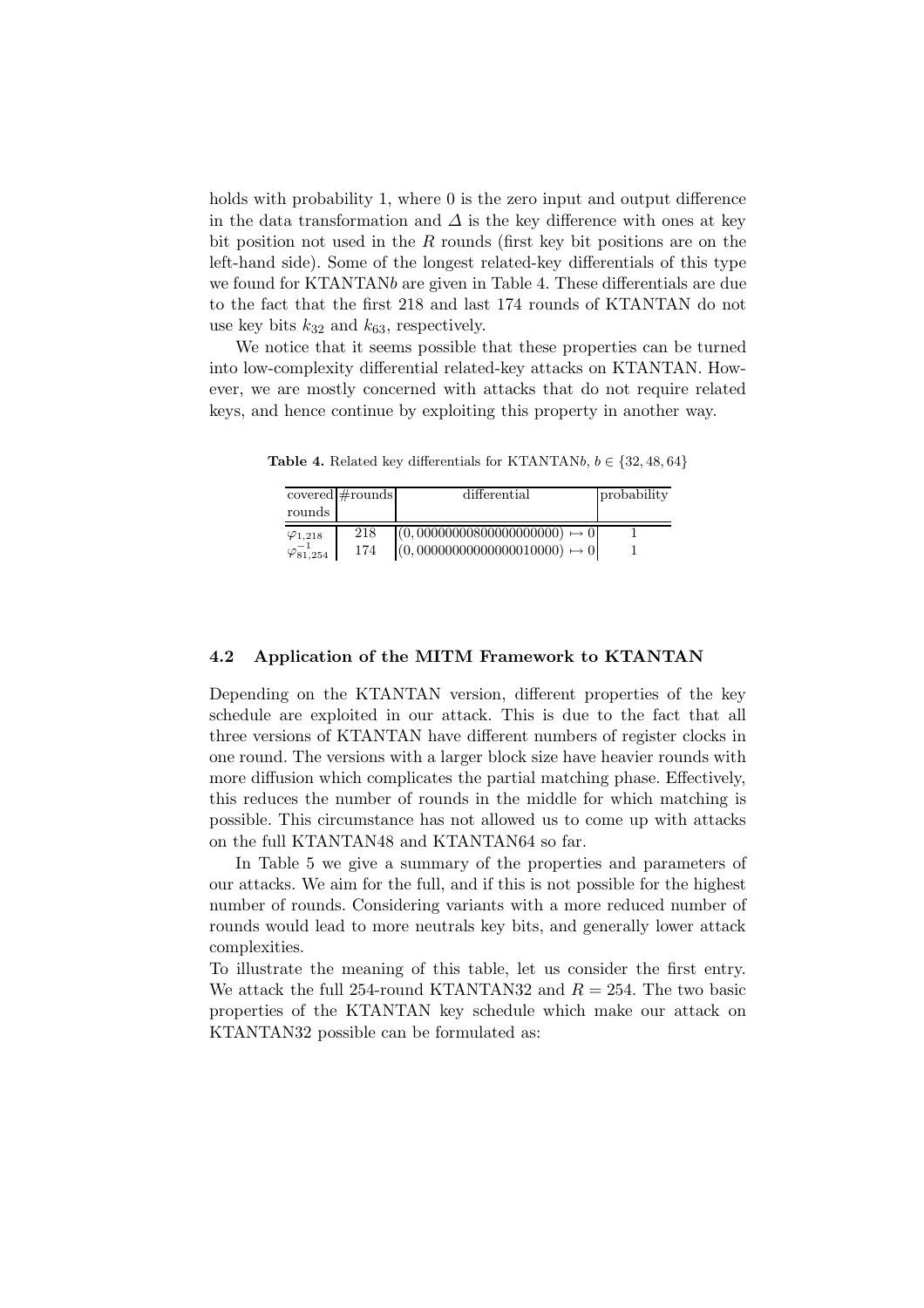Table 5. Details of the proposed attacks

| $b \mid R \mid \alpha$ | $A_2$                                                                                                                                    | $R-\beta$ | $A_1$ | $\ \text{matching}\ $ complexity $C_{\text{comp}}$ |        |    |        |
|------------------------|------------------------------------------------------------------------------------------------------------------------------------------|-----------|-------|----------------------------------------------------|--------|----|--------|
|                        |                                                                                                                                          |           |       | bits $m$   MITM key test  total                    |        |    |        |
|                        | $\frac{32[254][111[32,39,44,61,66,75]]}{32[254][111[32,39,44,61,66,75]]}$ 131 $\frac{32[34,47,63,74]]}{32[254][111[32,39,44,61,66,75]]}$ |           |       |                                                    |        | 72 | 75.170 |
|                        | 48 254 111 32, 39, 44, 61, 66, 75 131 3, 20, 41, 47, 63, 74                                                                              |           |       | 10                                                 | 75.000 | 70 | 75.044 |
|                        | $64 254 123 $ 32,44,61,66,75   131   3,20,41,47,63,74                                                                                    |           |       | 47                                                 | 75.584 | 33 | 75.584 |

**Fact 1**  $\varphi_{1,\alpha}$  does not use key bits  $\{k_{32}, k_{39}, k_{44}, k_{61}, k_{66}, k_{75}\}$  for  $1 \leq \alpha \leq$ 111.

Fact 2  $\varphi_{254-\beta+1,254}$  does not use key bits  $\{k_3, k_{20}, k_{41}, k_{47}, k_{63}, k_{74}\}$  for  $1 \leq \beta \leq 131$ .

This means that if we fix  $\alpha = 111$  and  $\beta = 131$ , then  $\varphi_{1,111}$  and  $\varphi_{123.254}$ will have 6 *neutral* key bits in each direction. Moreover, one can efficiently match  $v$  and  $u$  in 8 bits, despite being 21 rounds apart due to the slow diffusion in one round of KTANTAN32, which is demonstrated in Subsection 4.3.

#### 4.3 Partial-Matching Phase

In here, we describe in more detail the matching procedure that is used as a sub-routine in the MITM stage.

Procedure. The starting point are two completely determined internal states  $u$  and  $v$ , one at round 106, the other one at round 136 (see Subsection 2.2). If we considered a cipher where those middle 31 rounds were cut away, then the matching phase would be trivial as we would simply check if the  $u = v$ . With a probability of about  $2^{-b}$  this check would give a false positive, but overall the number of key candidates is reduced to about  $2^{80-b}$ . Remember that  $b \in \{32, 48, 64\}$ . Hence the number of key candidates is small enough to not influence the attack complexity during the key testing state.

In order to bridge this gap and to obtain a result on the full cipher, we drop the requirement to match on every state bit but allow for a much smaller number of matched bits  $m$ . This will increase the number of false positives, but in a way that does not noticeably influence any property of the attack. In more detail, we find that still 3 bits will match with probability 1 (see below for details). This means that we will have reduced the number of key candidates to  $2^{80-m}$  after the MITM stage.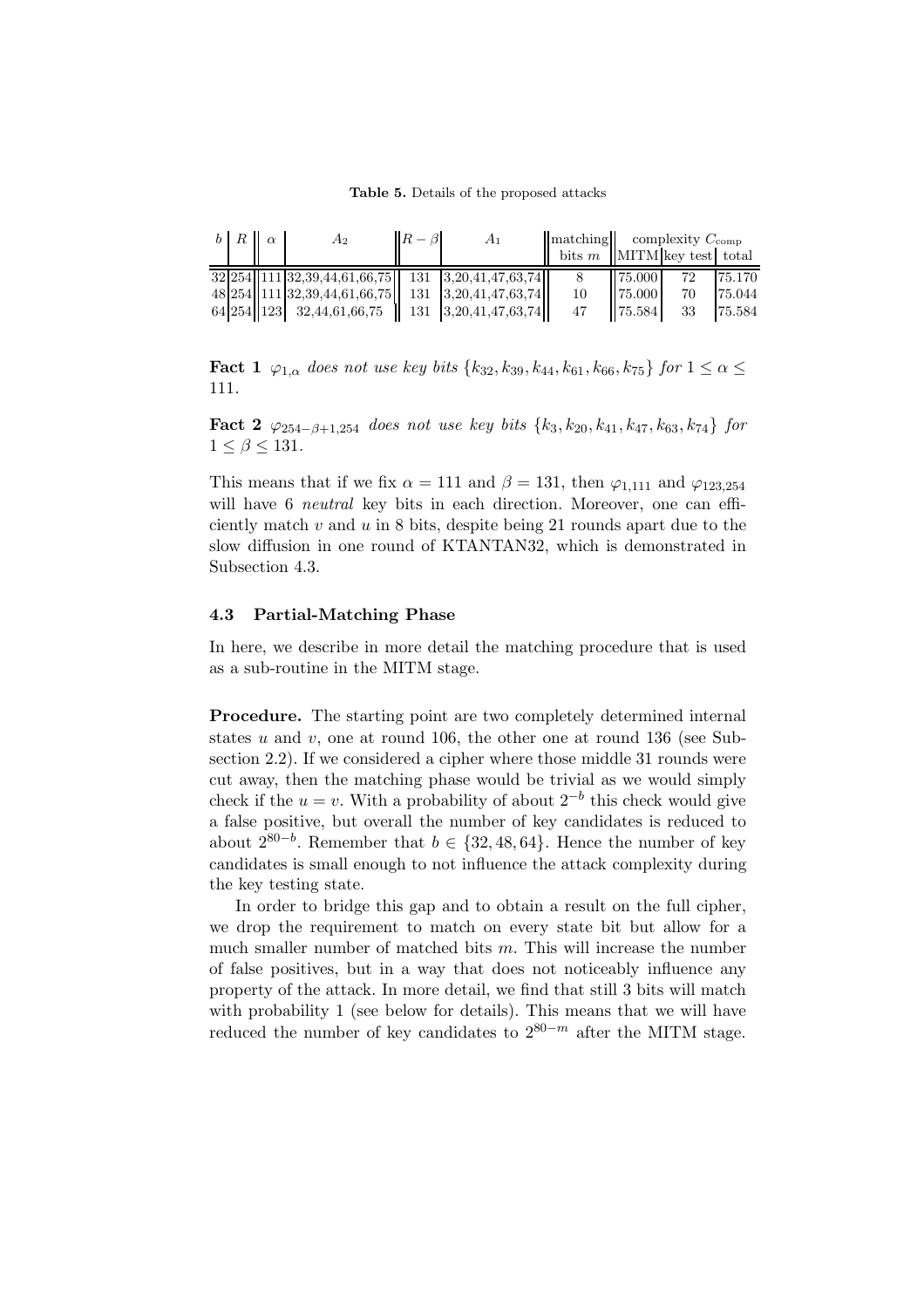In total, we hence need only between 3 (for block size  $b = \{48, 64\}$ ) or 4 (for  $b = 32$ ) known plaintext/ciphertext pairs.

We note that this procedure can be implemented in an essentially memoryless way, as every match can immediately be tested with another plaintext/ciphertext pair. Also in our estimate of the attack complexity, we do not consider any implementation optimizations that e.g. would also be possible for a brute force search that does not use any shortcut attacks. Examples of such optimizations would e.g. be a reuse of computations from one key guess to the next.

Details on the Partial Matching Phase. In the following we trace those bits that remain unaffected during the middle rounds for the block size of  $b = 32$ . '1' means affected, '0' means not affected. k1 and k2 denote disturbances caused by the unknown neutral bits from the opposite chunk at the respective rounds. For other block sizes, we refer to Appendix A.

```
10 bits match as follows
```

```
forward part:
forward R=111: k1=1, k2=1 0 0 0 0 0 0 0 0 0 0 0 0 0 0 0 0 0 0 0 0 0 0 0 0 0 0 0 0 0 0 0 0
forward R=112: k1=0, k2=0 1000000000000 100000000000000000000<br>forward R=113: k1=0, k2=0 0100000000000 01000000000000000000
forward R=113: k1=0, k2=0 0 1 0 0 0 0 0 0 0 0 0 0 0 0 1 0 0 0 0 0 0 0 0 0 0 0 0 0 0 0 0 0
forward R=114: k1=0, k2=0 0 0 1 0 0 0 0 0 0 0 0 0 0 0 0 1 0 0 0 0 0 0 0 0 0 0 0 0 0 0 0 0
forward R=115: k1=0, k2=0 0 0 0 1 0 0 0 0 0 0 0 0 0 0 0 0 1 0 0 0 0 0 0 0 0 0 0 0 0 0 0 0
forward R=116: k1=0, k2=0 1 0 0 0 1 0 0 0 0 0 0 0 0 1 0 0 0 1 0 0 0 0 0 0 0 0 0 0 0 0 0 0
                                  forward R=117: k1=0, k2=0 0 1 0 0 0 1 0 0 0 0 0 0 0 0 1 0 0 0 1 0 0 0 0 0 0 0 0 0 0 0 0 0
forward R=118: k1=0, k2=0 0010001000000 101000100000000000000<br>forward R=119: k1=0. k2=0 0001000100000 0101000100000000000
forward R=119: k1=0, k2=0 0 0 0 1 0 0 0 1 0 0 0 0 0 0 1 0 1 0 0 0 1 0 0 0 0 0 0 0 0 0 0 0
forward R=120: k1=0, k2=0 1000100010000 101010001000000000000<br>forward R=121: k1=0, k2=0 1100010001000 1101010001000000000
forward R=121: k1=0, k2=0 1 1 0 0 0 1 0 0 0 1 0 0 0<br>forward R=122: k1=0, k2=0 1 1 1 0 0 0 1 0 0 0 1 0 0
forward R=122: k1=0, k2=0 111100010010010011110101000100000000<br>forward R=123: k1=1, k2=0 1111000100010 0111010100010000000
forward R=123: k1=1, k2=0 1 1 1 1 0 0 0 1 0 0 0 1 0 0 1 1 1 0 1 0 1 0 0 0 1 0 0 0 0 0 0 0
forward R=124: k1=0, k2=0 1111100010001 1011101010001000000<br>forward R=125: k1=0, k2=0 1111110001000 1101110101000100000
                                                                       forward R=125: k1=0, k2=0 1 1 1 1 1 1 0 0 0 1 0 0 0 1 1 0 1 1 1 0 1 0 1 0 0 0 1 0 0 0 0 0
forward R=126: k1=0, k2=0 1 1 1 1 1 1 0 0 0 1 0 0 1 1 1 0 1 1 1 0 1 0 0 0 1 0 0 0 0<br>forward R=127: k1=0. k2=1 1 1 1 1 1 1 1 0 0 0 1 0 1 1 1 1 0 1 1 1 0 1 0 1 0 0 0 1 0 0 0forward R=127: k1=0, k2=1 1 1 1 1 1 1 1 0 0 0 1 0
backward part:
backward R=131: k1=0, k2=1 0 0 0 0 0 0 0 0 0 0 0 0 0 0 0 0 0 0 0 0 0 0 0 0 0 0 0 0 0 0 0 0
backward R=130: k1=1, k2=1 0 0 0 0 0 0 0 0 0 0 0 0 0 0 0 0 1 0 0 0 1 1 0 1 0 1 0 0 0 0 0 1
backward R=129: k1=0, k2=0 0 0 0 1 0 1 0 1 1 0 0 0 1 0 0 1 1 0 0 1 1 1 1 1 1 1 0 0 0 0 1 1
backward R=128: k1=0, k2=0  0 0 1 0 1 0 1 1 0 0 0 1 0   0 1 1 0 0 1 1 1 1 1 1 1 0 0 0 0 1 1 0<br>backward R=127: k1=0, k2=0  0 1 0 1 0 1 1 0 0 0 1 0 0   1 1 0 0 1 1 1 1 1 1 1 0 0 0 0 1 1 0 0
The highest number of matching bits is obtained at round 127:
forward R=127: k1=0, k2=1 1111111100010 1111011101010001000<br>backward R=127: k1=0, k2=0 0101011000100 11001111111100001100
```
As can be seen, at three positions in the state both in the forward and in the backward part no changes happen, which is the property needed for the matching part.

#### 5 Discussion and future work

The recently proposed lightweight block cipher KTANTAN is susceptible to a class of meet-in-the-middle attacks that seems to put less constraints on the selection of key bits than some earlier meet-in-the-middle attacks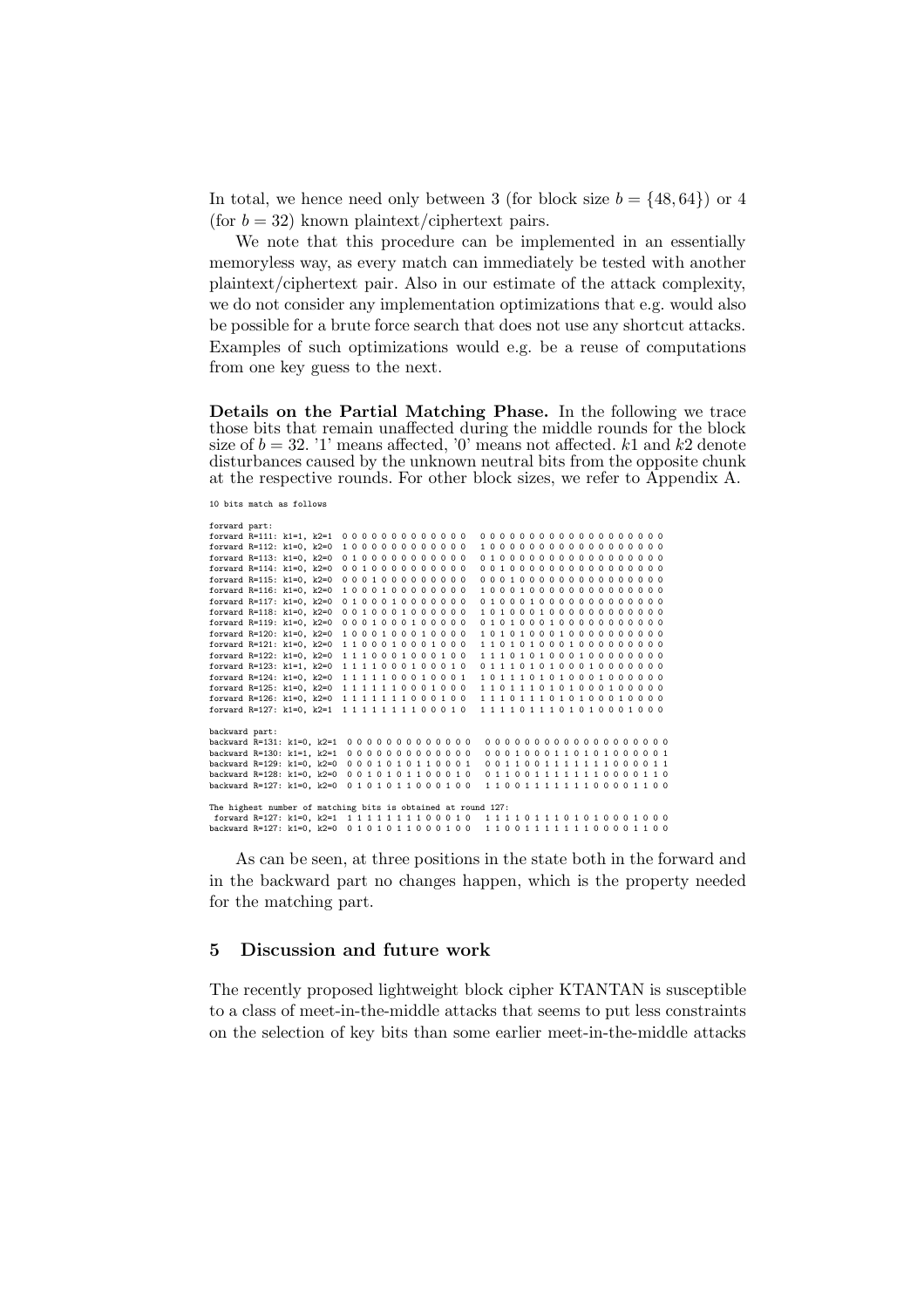on block ciphers. We proposed key-recovery attacks with an extremely low number of known plaintexts. The approach we describe is inspired by recent advances in MITM preimage attacks on hash functions like those that succeeded in breaking MD5 or Tiger [16, 28], even though it remains an open problem to transfer most of the techniques there from the keyless hash setting to the cipher setting. The MITM approach may be seen as a way to turn very strong related-key properties into attacks in the single-key setting, complementing e.g. the work on the self-synchronized stream-cipher Moustique [21]. Even though the time complexity of our attack remains high, optimizations may result in reduced time complexities, by e.g. allowing the attacker to choose the plaintext instead (possible in many protocols), or asking for more plaintext/ciphertext pairs. Also, implementation techniques that speed-up brute force search, such as determining a good sequence of keys to guess and save computations that way, are likely to carry over to the meet-in-the-middle attack.

Among the ciphers most vulnerable to the meet-in-the-middle attacks, are those with little key-dependency in the sense that large parts of the cipher depend on a subset of key bits only. This is opposed to substitutionpermutation networks which usually use subkeys of the block length in each round. For such ciphers, it is often difficult to mount a meet-in-themiddle attack even on a small number of rounds because of the strong key dependency. However, this approach as a rule results in a much higher number of XOR-operations needed for the key addition which in turn leads to higher area and/or time requirements and, thus, to a lower efficiency. An optimal trade-off between the level of resistance and the amount of key dependency remains, however, an area of research.

Acknowledgements. Andrey Bogdanov was sponsored in part by a visiting postdoctoral fellow grant from the Fund for Scientific Research - Flanders (FWO) within the FWO research project "Linear codes and cryptography" G.0317.06. This work was also supported by the Research Fund K.U.Leuven grant (OT/08/027) "A mathematical theory for the design of symmetric primitives", by the IAP Programme P6/26 BCRYPT of the Belgian State (Belgian Science Policy), and by the European Commission under contract ICT-2007-216646 (ECRYPT II).

We are grateful to the designers of KATAN/KTANTAN for clarifying the issues with the KTANTAN key schedule as well as to Martin Albrecht who independently brought to our attention that the SAC 2010 pre-proceedings version of this paper was based on an inconsistent variant of the KTANTAN reference code. We would like to thank the anonymous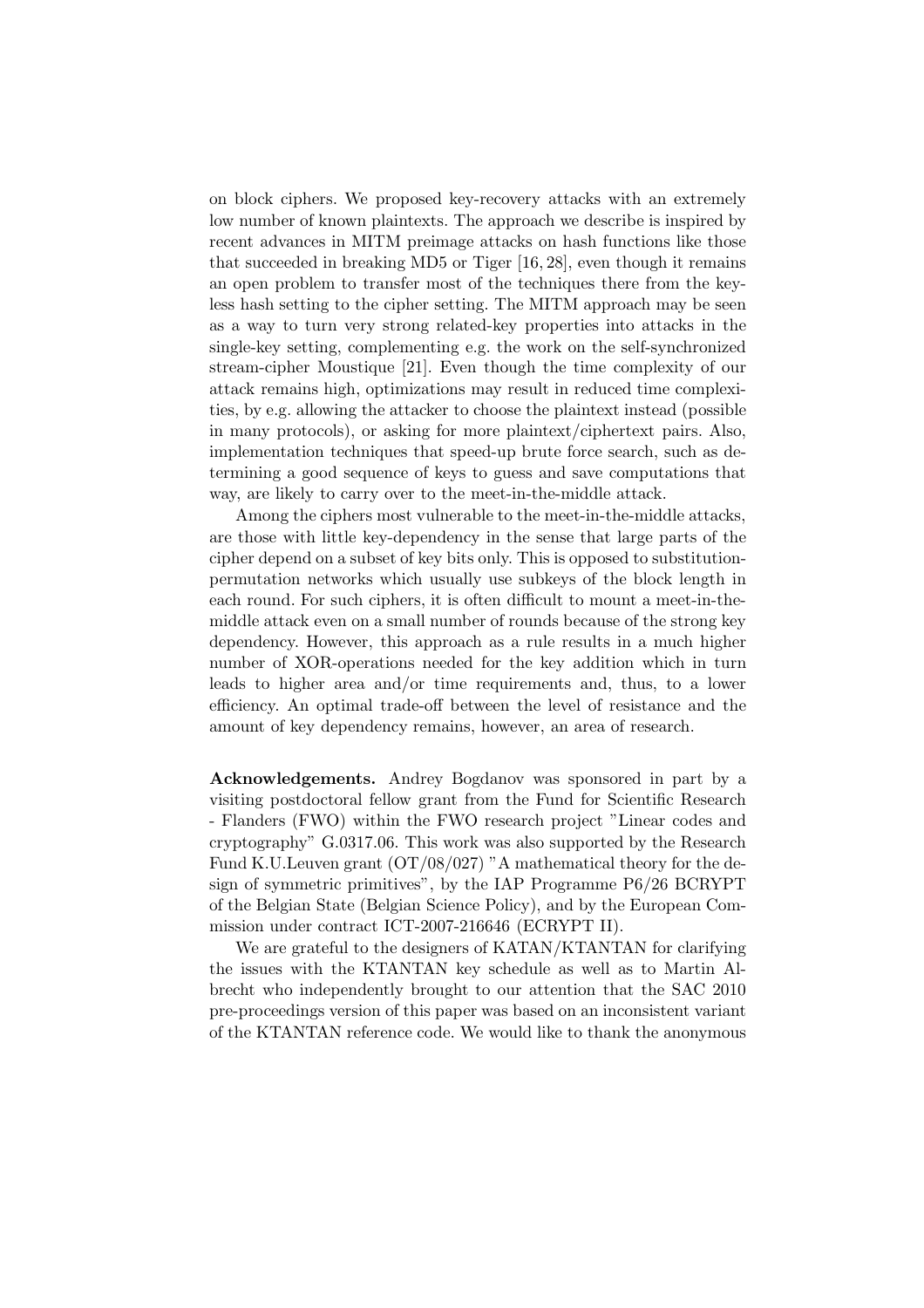reviewers of SAC 2010 whose insightful comments improved the presentation of the paper.

# References

- 1. Bit-sliced reference code of KATAN and KTANTAN. Available from http://www.cs.technion.ac.il/˜orrd/KATAN/katan.c (2010)
- 2. Albrecht, M., Cid, C., Dullien, T., Faugre, J.C., Perret, L.: Algebraic Precomputations in Differential Cryptanalysis. ECRYPT Tools for Cryptanalysis Workshop 2010 (2010)
- 3. Babbage, S., Dodd, M.: The MICKEY Stream Ciphers. In: Robshaw and Billet [27], pp. 191–209
- 4. Bogdanov, A., Knudsen, L.R., Leander, G., Paar, C., Poschmann, A., Robshaw, M.J.B., Seurin, Y., Vikkelsoe, C.: PRESENT: An Ultra-Lightweight Block Cipher. In: Paillier, P., Verbauwhede, I. (eds.) CHES. Lecture Notes in Computer Science, vol. 4727, pp. 450–466. Springer (2007)
- 5. Bogdanov, A., Leander, G., Paar, C., Poschmann, A., Robshaw, M.J.B., Seurin, Y.: Hash Functions and RFID Tags: Mind the Gap. In: Oswald, E., Rohatgi, P. (eds.) CHES. Lecture Notes in Computer Science, vol. 5154, pp. 283–299. Springer (2008)
- 6. Bogdanov, A., Rechberger, C.: Generalized Meet-in-the-Middle Attacks: Cryptanalysis of the Lightweight Block Cipher KTANTAN. Preproceedings of SAC 2010 (2010)
- 7. Chaum, D., Evertse, J.H.: Crytanalysis of DES with a Reduced Number of Rounds: Sequences of Linear Factors in Block Ciphers. In: Williams, H.C. (ed.) CRYPTO. Lecture Notes in Computer Science, vol. 218, pp. 192–211. Springer (1985)
- 8. De Cannière, C.: Trivium: A Stream Cipher Construction Inspired by Block Cipher Design Principles. In: Katsikas, S.K., Lopez, J., Backes, M., Gritzalis, S., Preneel, B. (eds.) ISC. Lecture Notes in Computer Science, vol. 4176, pp. 171–186. Springer (2006)
- 9. De Cannière, C., Dunkelman, O., Knezevic, M.: KATAN and KTANTAN A Family of Small and Efficient Hardware-Oriented Block Ciphers. In: Clavier, C., Gaj, K. (eds.) CHES. Lecture Notes in Computer Science, vol. 5747, pp. 272–288. Springer (2009)
- 10. De Cannière, C., Preneel, B.: Trivium. In: Robshaw and Billet [27], pp. 244–266
- 11. Demirci, H., Selçuk, A.A.: A Meet-in-the-Middle Attack on 8-Round AES. In: Nyberg, K. (ed.) FSE. Lecture Notes in Computer Science, vol. 5086, pp. 116–126. Springer (2008)
- 12. Demirci, H., Taskin, I., Coban, M., Baysal, A.: Improved Meet-in-the-Middle Attacks on AES. In: Roy, B.K., Sendrier, N. (eds.) INDOCRYPT. Lecture Notes in Computer Science, vol. 5922, pp. 144–156. Springer (2009)
- 13. Diffie, W., Hellman, M.: Exhaustive Cryptanalysis of the NBS Data Encryption standard. Computer 10(6), 74–84 (1977), IEEE Computer Society Press
- 14. Dunkelman, O., Keller, N., Shamir, A.: Improved Single-Key Attacks on 8-round AES. Cryptology ePrint Archive, Report 2010/322 (2010), http://eprint.iacr.org/
- 15. Dunkelman, O., Sekar, G., Preneel, B.: Improved Meet-in-the-Middle Attacks on Reduced-Round DES. In: Srinathan, K., Rangan, C.P., Yung, M. (eds.) IN-DOCRYPT. Lecture Notes in Computer Science, vol. 4859, pp. 86–100. Springer (2007)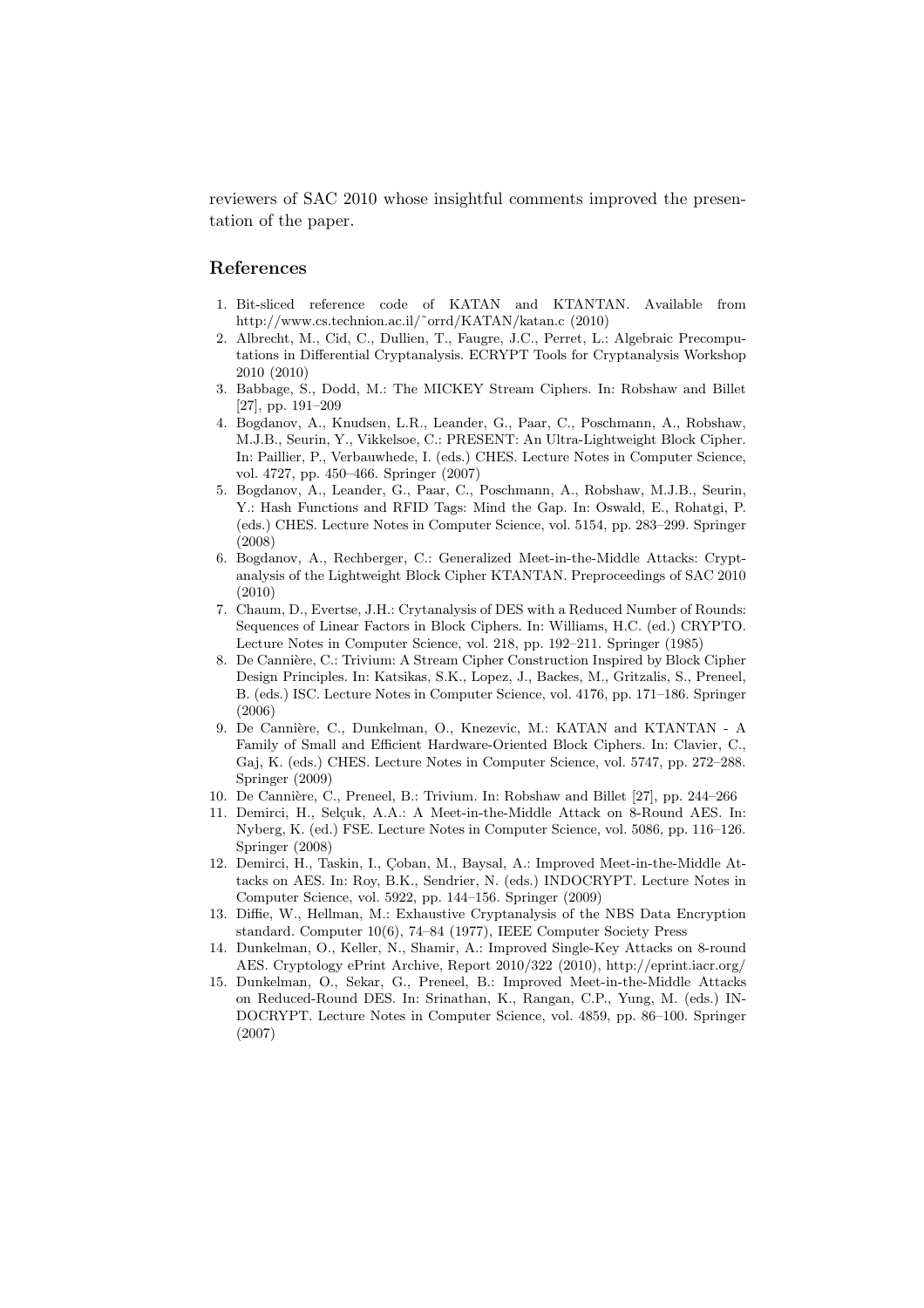- 16. Guo, J., Ling, S., Rechberger, C., Wang, H.: Advanced Meet-in-the-Middle Preimage Attacks: First Results on Full Tiger, and Improved Results on MD4 and SHA-2. Cryptology ePrint Archive, Report 2010/016 (2010), http://eprint.iacr.org/
- 17. Hell, M., Johansson, T., Maximov, A., Meier, W.: The Grain Family of Stream Ciphers. In: Robshaw and Billet [27], pp. 179–190
- 18. Hell, M., Johansson, T., Meier, W.: Grain: a stream cipher for constrained environments. IJWMC 2(1), 86–93 (2007)
- 19. Hong, D., Sung, J., Hong, S., Lim, J., Lee, S., Koo, B., Lee, C., Chang, D., Lee, J., Jeong, K., Kim, H., Kim, J., Chee, S.: HIGHT: A New Block Cipher Suitable for Low-Resource Device. In: Goubin, L., Matsui, M. (eds.) CHES. Lecture Notes in Computer Science, vol. 4249, pp. 46–59. Springer (2006)
- 20. Indesteege, S., Keller, N., Dunkelman, O., Biham, E., Preneel, B.: A Practical Attack on KeeLoq. In: Smart, N.P. (ed.) EUROCRYPT. Lecture Notes in Computer Science, vol. 4965, pp. 1–18. Springer (2008)
- 21. Käsper, E., Rijmen, V., Bjørstad, T.E., Rechberger, C., Robshaw, M.J.B., Sekar, G.: Correlated Keystreams in Moustique. In: Vaudenay, S. (ed.) AFRICACRYPT. Lecture Notes in Computer Science, vol. 5023, pp. 246–257. Springer (2008)
- 22. Leander, G., Paar, C., Poschmann, A., Schramm, K.: New Lightweight DES Variants. In: Biryukov, A. (ed.) FSE. Lecture Notes in Computer Science, vol. 4593, pp. 196–210. Springer (2007)
- 23. Lei, W.: Personal communication, August 2010.
- 24. Lim, C.H., Korkishko, T.: mCrypton A Lightweight Block Cipher for Security of Low-Cost RFID Tags and Sensors. In: Song, J., Kwon, T., Yung, M. (eds.) WISA. Lecture Notes in Computer Science, vol. 3786, pp. 243–258. Springer (2005)
- 25. Merkle, R.C., Hellman, M.E.: On the Security of Multiple Encryption. Commun. ACM 24(7), 465–467 (1981)
- 26. van Oorschot, P.C., Wiener, M.J.: A Known Plaintext Attack on Two-Key Triple Encryption. In: EUROCRYPT. pp. 318–325 (1990)
- 27. Robshaw, M.J.B., Billet, O. (eds.): New Stream Cipher Designs The eSTREAM Finalists, Lecture Notes in Computer Science, vol. 4986. Springer (2008)
- 28. Sasaki, Y., Aoki, K.: Finding Preimages in Full MD5 Faster Than Exhaustive Search. In: Joux, A. (ed.) EUROCRYPT. Lecture Notes in Computer Science, vol. 5479, pp. 134–152. Springer (2009)

## A More details on partial matching

## A.1 Block size 48 bits

The details for the partial matching phase for the attack on KTANTAN with  $b = 48$  are as follows:

10 bits match as follows

forward part:

| forward R=111: k1=1, k2=1 |  | 000000000000000000  |                                |
|---------------------------|--|---------------------|--------------------------------|
| forward R=112: k1=0, k2=0 |  | 1100000000000000000 | 11000000000000000000000000000  |
| forward R=113: k1=0, k2=0 |  | 0011000000000000000 | 001100000000000000000000000000 |
| forward R=114: k1=0, k2=0 |  | 0000110000000000000 | 000011000000000000000000000000 |
| forward R=115: k1=0, k2=0 |  | 1000001100000000000 | 100000110000000000000000000000 |
| forward R=116: k1=0, k2=0 |  | 0110000011000000000 | 111000001100000000000000000000 |
| forward R=117: k1=0, k2=0 |  | 0001100000110000000 | 001110000011000000000000000000 |
| forward R=118: k1=0, k2=0 |  | 0000011000001100000 | 10001110000011000000000000000  |
| forward R=119: k1=0, k2=0 |  | 1100000110000011000 | 11100011100000110000000000000  |
| forward R=120: k1=0, k2=0 |  | 1111000001100000110 | 11111000111000001100000000000  |
| forward R=121: k1=0, k2=0 |  | 0011110000011000001 | 10111110001110000011000000000  |
|                           |  |                     |                                |